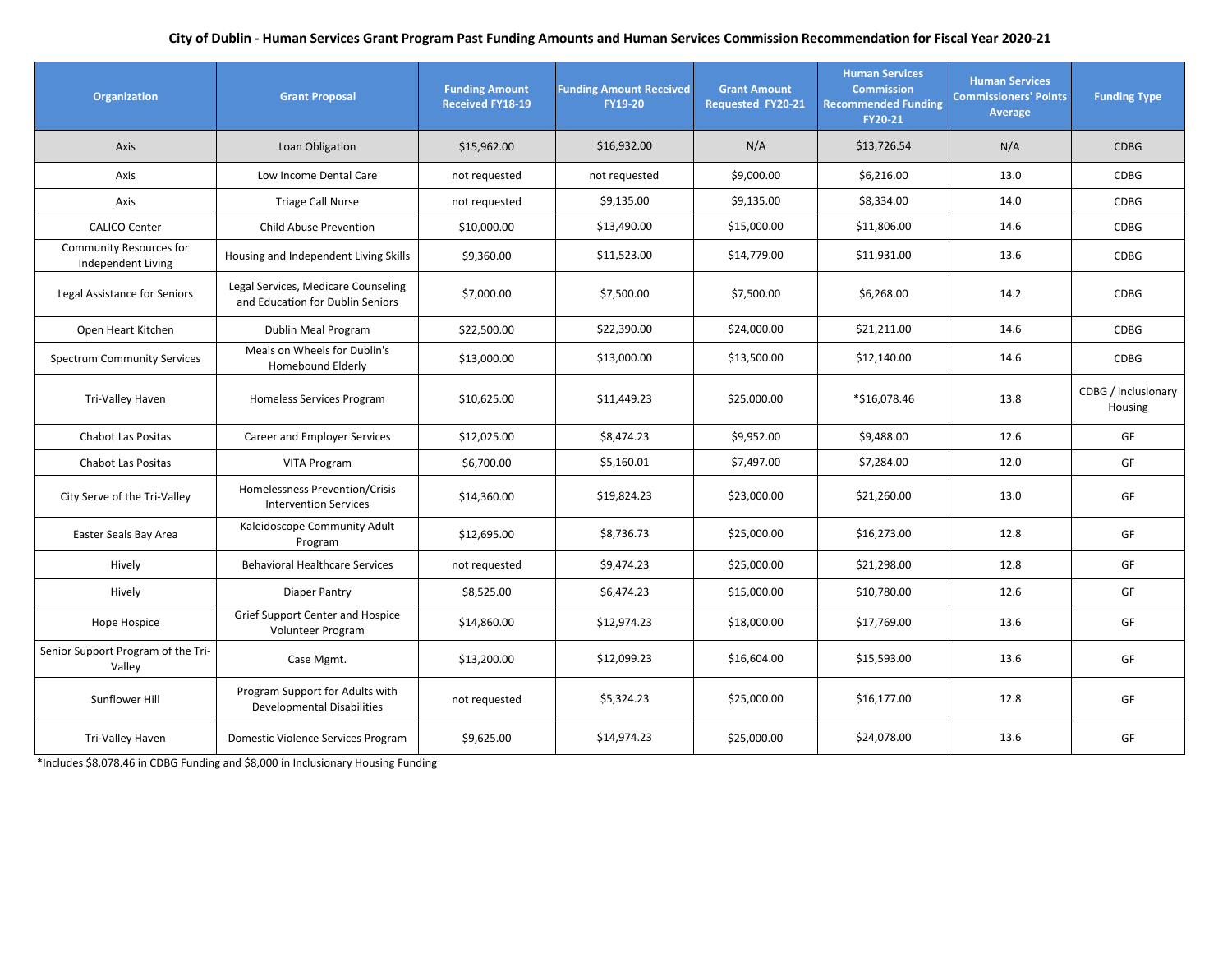## **City of Dublin Fiscal Year 2019-20 Human Services Grant Program Approved Funding Amounts (including CDBG adjustment) Dublin City Council Resolution 26-19**

| <b>Organization Name</b>                                                         | <b>Proposal Title</b>                                                 | FY19-20 Requested FY19-20 Awarded |                   | <b>General Fund</b><br>(5130,000) | <b>CDBG Funds</b><br>(\$93,970) | Inclusionary<br><b>Housing Fund</b><br>(\$8,000) |
|----------------------------------------------------------------------------------|-----------------------------------------------------------------------|-----------------------------------|-------------------|-----------------------------------|---------------------------------|--------------------------------------------------|
| Association of the United States Army/Dean Chapter                               | Dublin Military Community Youth Activities and Support Project *      | $\ddot{\mathsf{S}}$<br>25,000     | \$<br>5,224       | l\$<br>5,224.23                   |                                 |                                                  |
| Axis Community Health                                                            | Ensuring Appropriate and Timely Access to Care with Triage Call Nurse | \$<br>9,135                       | \$.<br>9,135      |                                   | 9,135.00<br>Š.                  |                                                  |
| Axis Community Health                                                            | Loan Obligation                                                       | \$<br>16,852                      | \$.<br>16,932     |                                   | 16,932.00<br>ς.                 |                                                  |
| <b>CALICO Center</b>                                                             | Dublin Child Abuse Intervention                                       | \$<br>15,000                      | \$.<br>13,490     |                                   | $\zeta$<br>13,490.00            |                                                  |
| Chabot-Las Positas Community College District/Tri-Valley<br>Career Center        | Dublin Career & Business Services 2019-2020                           | \$<br>12,847                      | \$.<br>$8,474$ \$ | 8,474.23                          |                                 |                                                  |
| Chabot-Las Positas Community College District/Tri-Valley<br><b>Career Center</b> | Dublin VITA Program 2019-2020                                         | $\mathsf{\hat{S}}$<br>7,185       | -\$<br>$5,160$ \$ | 5,160.01                          |                                 |                                                  |
| Child Care Links                                                                 | Child Care Links Diaper Pantry                                        | $\mathsf{\hat{S}}$<br>12,000      | \$.<br>6,474      | l \$<br>6,474.23                  |                                 |                                                  |
| Child Care Links                                                                 | Behavioral Health Care Services                                       | \$<br>25,000                      | \$.<br>$9,474$ \$ | 9,474.23                          |                                 |                                                  |
| Children's Emergency Food Bank                                                   | Support for Food Expense                                              | Ŝ.<br>15,000                      | \$.<br>8,087      | l \$<br>8,086.73                  |                                 |                                                  |
| CityServe of the TriValley                                                       | Homelessness Prevention/Crisis Intervention Services                  | \$<br>$24,900$ \$                 | 19,824            | l s<br>19,824.23                  |                                 |                                                  |
| Community Resources for Independent Living                                       | Housing and Independent Living Skills                                 | \$<br>11,523                      | \$.<br>11,523     |                                   | 11,523.00<br>\$                 |                                                  |
| Deaf Counseling Advocacy and Referral Agency (DCARA)                             | <b>Deaf Access Services</b>                                           | \$<br>25,000                      | \$<br>9,724       | l \$<br>9,724.23                  |                                 |                                                  |
| Dublin High School PFSO                                                          | Every 15 Minutes Program                                              | \$<br>10,000                      | \$                | \$                                |                                 |                                                  |
| Easter Seals Bay Area                                                            | Kaleidoscope Community Adult Program                                  | 15,000<br>\$                      | \$.<br>8,737      | $\mathsf{S}$<br>8,736.73          |                                 |                                                  |
| Hope Hospice, Inc                                                                | Grief Support Center and Hospice Volunteer Program                    | \$<br>18,000                      | \$<br>12,974      | $\ddot{\varsigma}$<br>12,974.23   |                                 |                                                  |
| Legal Assistance for Seniors                                                     | Legal Services, Medicare Counseling and Education for Dublin Seniors  | \$<br>7,500                       | \$<br>7,500       |                                   | 7,500.00<br>\$.                 |                                                  |
| Open Heart Kitchen                                                               | <b>Dublin Meal Programs</b>                                           | \$<br>24,000                      | \$.<br>22,390     |                                   | \$<br>22,390.00                 |                                                  |
| Senior Support Program of the Tri Valley                                         | Case Management                                                       | $\mathsf{\hat{S}}$<br>22,114      | Ŝ<br>12,099       | - \$<br>12,099.23                 |                                 |                                                  |
| Spectrum Community Services                                                      | Meals on Wheels for Dublin's Homebound Elderly                        | \$<br>13,000                      | -\$<br>13,000     |                                   | 13,000.00<br>\$                 |                                                  |
| Sunflower Hill                                                                   | Client Centered Vocational Coaching & Training                        | \$<br>16,000                      | \$.<br>$5,324$ \$ | 5,324.23                          |                                 |                                                  |
| Tri-Valley Haven                                                                 | Domestic Violence Services Program                                    | $\mathsf{\hat{S}}$<br>$25,000$ \$ | $14,974$ \$       | 6,974.23                          |                                 | \$<br>8,000                                      |
| Tri-Valley Haven                                                                 | Homeless Services Program                                             | \$<br>25,000                      | -\$<br>11,449     | l s<br>11,449.23                  |                                 |                                                  |
| Total                                                                            |                                                                       |                                   | \$<br>231,970 \$  | 130,000.00                        | 93,970.00                       | 8,000.00<br>Ś                                    |